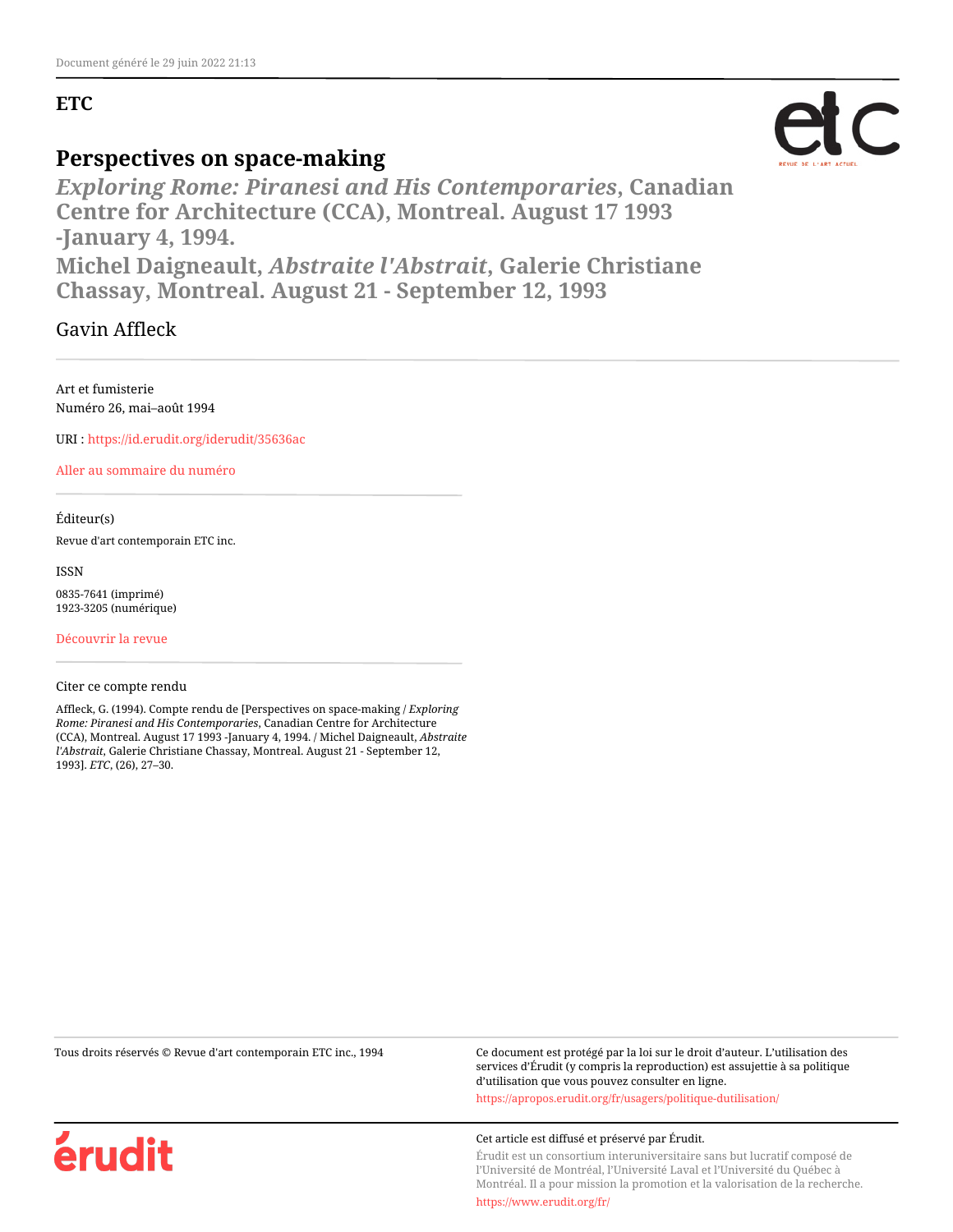# ACZUALIZÉS/EXPOSIZIONS

# PERSPECTIVES ON SPACE-MAKING

Exploring Rome : Piranesi and His Contemporaries, Canadian Centre for Architecture (CCA), Montreal. August 17 1993 - January 4, 1994. Michel Daigneault, *Abstraire l'Abstrait,* Galerie Christiane Chassay, Montreal. August 21-September 12, 1993



Giovanni Battisto Piranesi, fantastic Monuments, 1747-1750. Pen, brown ink, brown wash over graphite underdrawing on cream laid paper; 19,8 x 27,7 cm. Collection : Canodion Centre for Architecture, Montréal.

epresenting space in two dimensions is one of the fundamental challenges of the visual arts and while the scope of contemporary art is rapidly expanding, reflecting on such a basic issue can help give greater meaning to the current artistic debate.

Two recent exhibitions in Montreal dealing with subject matter from different disciplines and separated widely in historical time were nonetheless remarkable for their similarity of approach to the problem of pictorial space-making. At the Galerie Christiane Chassay, Montreal painter Michel Daigneault showed sixteen new abstract paintings and at the Canadian Centre for Architecture, the exhibition Exploring Rome : Piranesi and His Contemporaries presented an impressive collection of drawings, etchings and watercolours by eighteenth century artists and architects.

The idea that a display of contemporary art might have a lot in common with an exhibition drawn from a period of art history raises some interesting questions about the terms avant-garde and contemporary. Montreal critic Ricardo Castro underlined his appreciation of this idea by opening a review of the Piranesi exhibit with a citation by Benedetto Croce: All history is contemporary history<sup>1</sup>.

Ironically, it is arguable that the Daigneault exhibit was the less avant-garde of the two shows: while formalist abstraction remains marginal, it has nonetheless developed a distinguished history over nearly a hundred years. Those choosing abstraction today must assume a position relative to these traditions and, in this sense, Daigneaults work can be read as an attempt to revitalize an established artistic territory left somewhat neglected by the recent preoccupations of contemporary art. By contrast, much of the work of the eighteenth century artists represented in the Piranesi exhibit, including among others Hubert Robert, Richard Wilson, Fragonard and Robert Adam, was genuinely innovative. The eighteenth century was an era of profound social change in the Western World: a series of dramatic events that radically transformed art, economics, politics, and science took place within a condensed period.

The CCA exhibit, organized with the cooperation of New Yorks Pierpont Morgan Library and private collectors, was an ambitious undertaking that allowed for complex readings on many levels. Using Rome and Venetian architect Giovanni Battista Piranesi (1720-1778) as points of reference, the display celebrated the exchange of ideas and influences between different artistic disciplines during the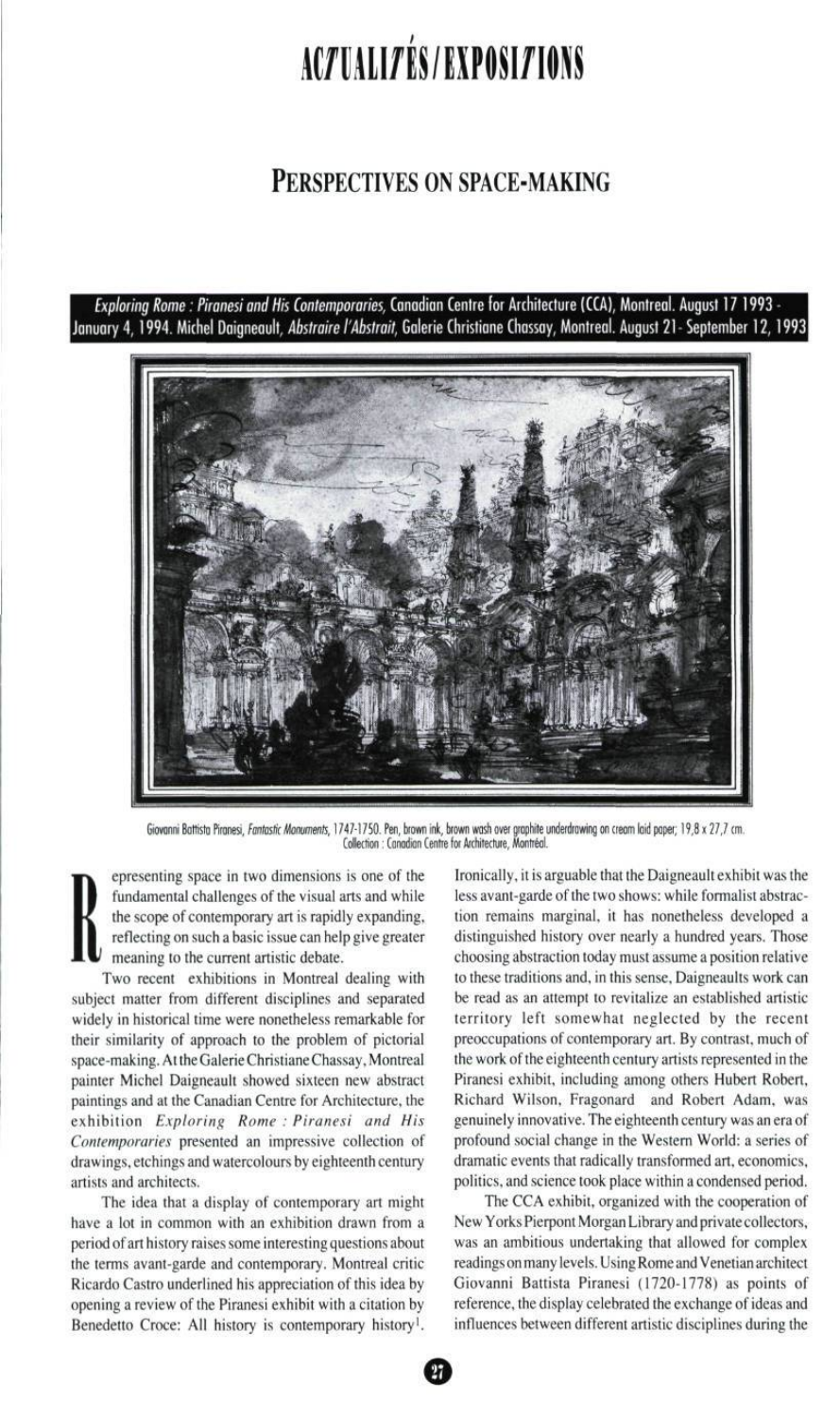

eighteenth century. The main galleries of the museum were set up as a series of visual sequences that can generally be described in three groups. The first group concentrated on the work of Piranesis teachers and predecessors; the second included a large body of Piranesi etchings, drawings and watercolours; and a third grouping formed a survey of contributions by artists and architects directly influenced by the genius of the Venetian architect.

Rather than built commissions, Piranesis favoured vehicle of expression was the perspective view. His contributions to this medium remain among the most important in modern art history, and in this sense he is as significant a point of reference for formal abstraction as the Cubist painters, Wassily Kandinsky, or Barnett Newman. An invention of the Renaissance, perspective is a method of representing space in two dimensions derived from optical principles and thus depends largely on visual criteria to interpret three-dimensional reality - often at the expense of spatial or tactile considerations. Such a visual bias was typical of the early applications of perspective from the fifteenth to the eighteenth centuries, which favoured the communication of static object-oriented information. In the humanist tradition of man at the center, a single view point was located in the middle of the image to focus symmetrically on a fixed subject. These subjects were typically at some distance from the picture Michel Daigneault, Abstraire l'Abstrait, 1993. Acrylique sur toile. À gauche

plane and the net result was a feeling of scientific detachment.

By engaging objects in a more dynamic relationship with the picture plane and using multiple view points to suggest the experience of movement, Piranesi introduced spatial complexity and the dimension of time to his images - and thus created a more comprehensive rendering of the experience of real space. This is what marks his work as distinctly modern and ties it directly to many of the explorations of the twentieth century.

In the portion of the exhibit dealing with teachers and predecessors, the invention by the Bibiena family of Scena perAngolo, a method of rendering stage designs by the use of multiple view points, is clearly established as an important influence on the future work of Piranesi. The loose, atmospheric sketches of father and son Ferdinando Galli Bibiena and Guiseppe Galli Bibiena create an illusion of dramatic spatial movement by focusing obliquely on cavernous interiors. Whereas the inventors of Scena per Angolo employed it as a presentation technique for an allied art, Piranesi used the method as an end in itself, thus lending it true artistic purpose. The Carceri plates, a series of etchings of imaginary prison interiors, are probably the greatest achievement of this aspect of Piranesis oeuvre. Unfortunately absent from the CCA exhibit, the Carceri were nonetheless well represented by Jean-Louis Desprezs pen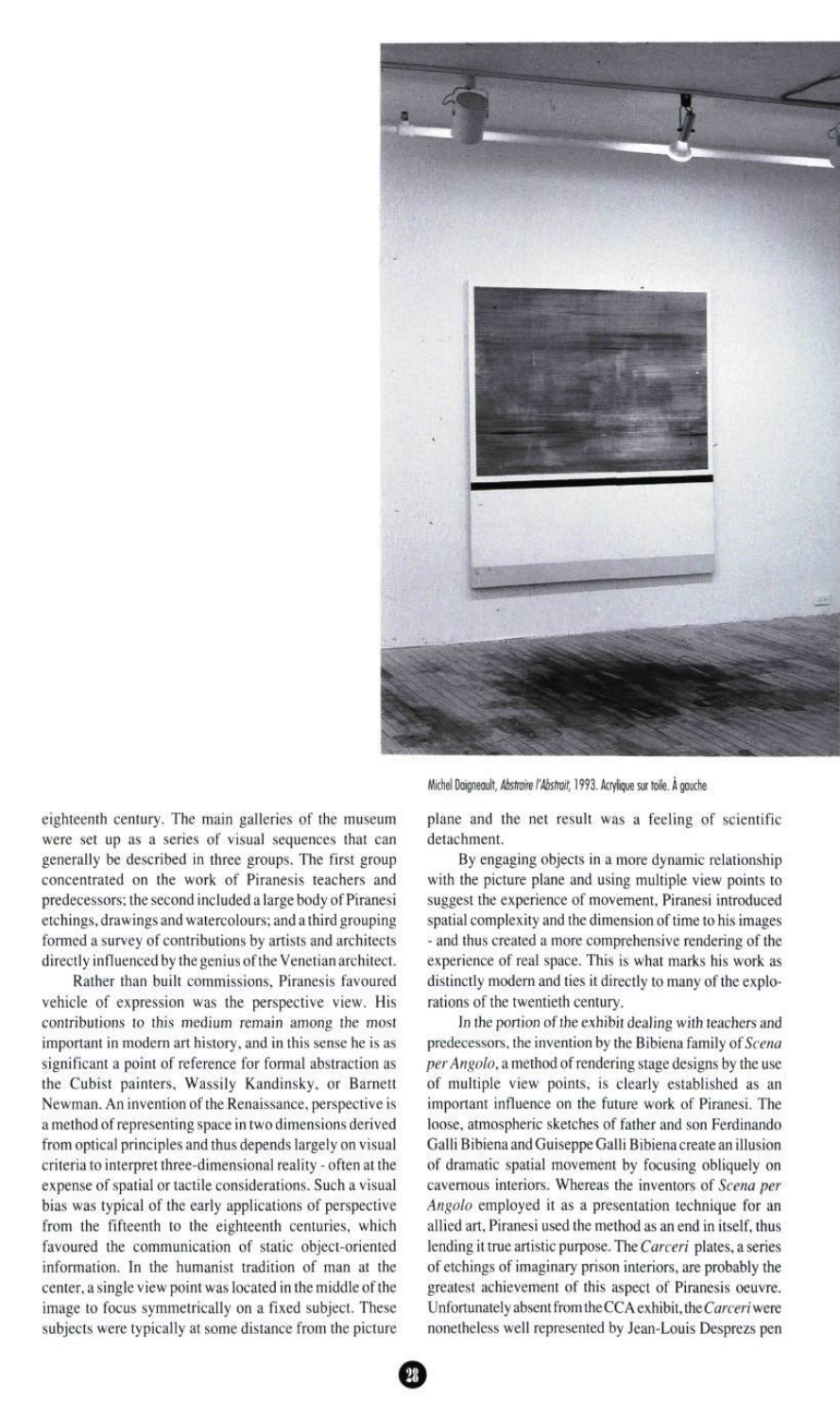

Collection du Musée d'art contemporain de Montréal. Gracieuseté : Galerie Christiane Chossoy, Montréal.

and ink sketch Fantastic Interior with Torture Scene, inspired by plate II of the series. Through the use of multiple view points, space is rendered as an active, complex presence, at times ambiguous, at times clear. Even the monumental Roman architecture of masonry vaults and arches, often exaggerated and wildly out of scale, is overwhelmed by this new conception of space.

While Piranesis treatment of interior space offered the eighteenth century a first glimpse of modernity, many of his more apparently conventional views of Rome (known as the Vedute) offer equally significant contributions to pictorial space-making. The carefully researched descriptive texts prepared by curators Sara Denison, Myra Nan Rosenfeld and Stephanie Wiles were particularly helpful in drawing attention to the subtleties of pictorial manipulation in these images. Accompanying the etching The Façade of the Basilica of San Giovanni in Laterno were descriptions of the positioning of the church façade close to but on an angle with the picture plane and the framing of this central part of the image with radically foreshortened neighbouring buildings. This apparently simple but carefully calculated placement of objects engages the eye directly in the image and creates a palpable spatial atmosphere.

By exploiting the planar characteristics of objects for pictorial purposes, Piranesi took the first steps towards Cubism and, by extension, formalist abstraction. In twentieth century formalist painting the picture plane advances to its limit, finally merging with the image and the painted surface to form one coherent whole. While the initiation of these developments remains Piranesis primary contribution to modem art, his painterly attitude also deserves some mention, since it added another important dimension to his work. In the portion of the exhibit entitled Rome Transformed : A Painterly Vision of Architecture, the curators guide us through works showing how Piranesi revolutionized etching by adopting the painterly approach of Venetian art to activate the surface of his pictures. Following as it did a propensity for stiff, linear treatments, this innovation in etching has found profound echos in twentieth century abstractions pursuit of pictorial flatness.

The major focus of Michel Daigneaults exhibit, entitled Abstraire l'Abstrait, was the pictorial space created by the play of planes advancing, sliding and angling before the picture plane. The clarity of this theme, presented with a didactic precision not common to contemporary art, should be particularly commended. The sixteen pictures were installed in pairs or groupings that unfolded as a series of inquiries on the pictorial results engendered by a series of basic variations on a theme. While the individual works had undeniable merit in their own right, the show had to be seen in its entirety to be understood, and for this reason was very much an installation comprising sixteen